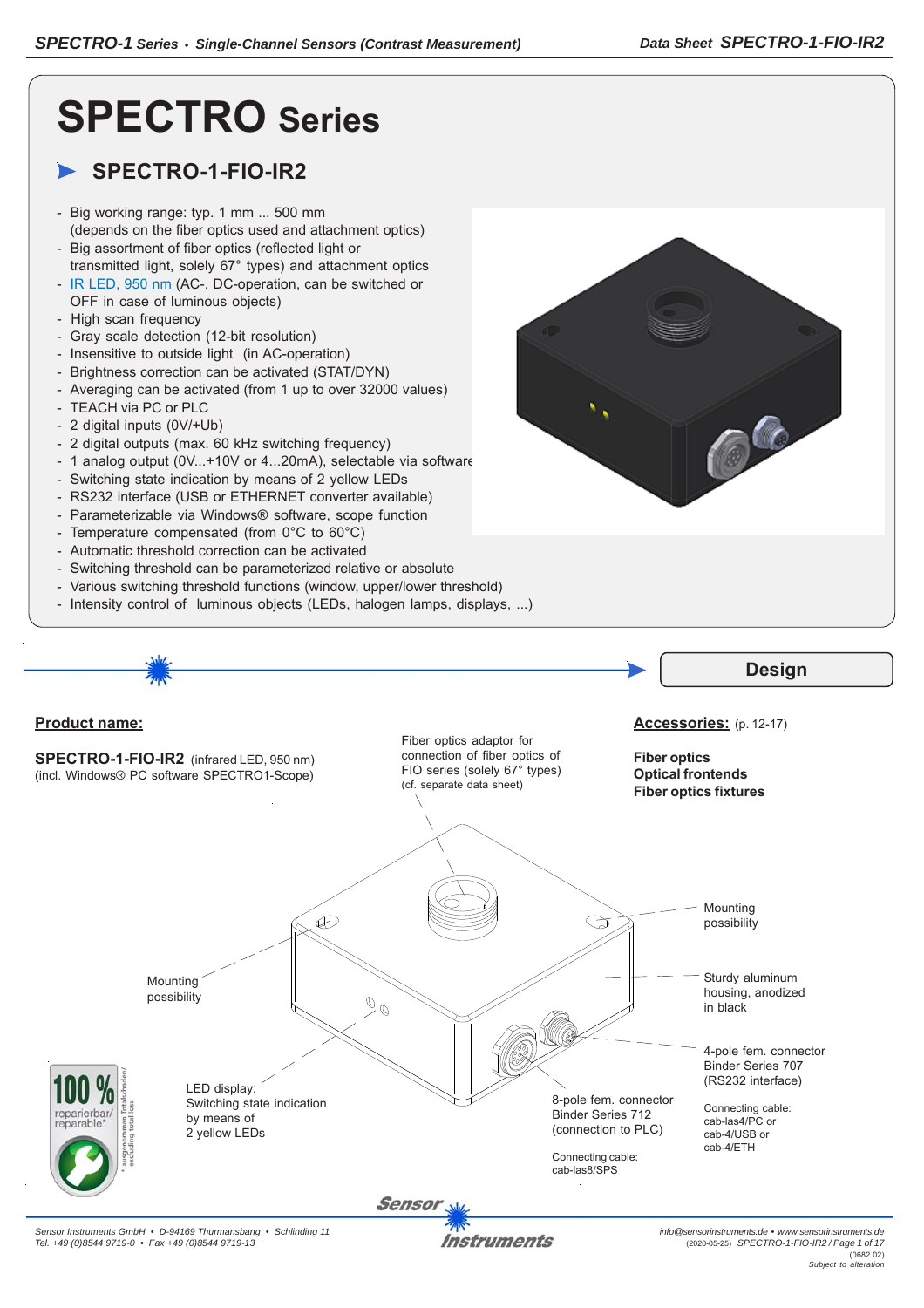

**Technical Data** 

| <b>Model</b>                                                                      | <b>SPECTRO-1-FIO-IR2</b>                                                                                                                                                                                                                                                                                                                                                  |                                                                                                                                                                                                                                                                                                    |
|-----------------------------------------------------------------------------------|---------------------------------------------------------------------------------------------------------------------------------------------------------------------------------------------------------------------------------------------------------------------------------------------------------------------------------------------------------------------------|----------------------------------------------------------------------------------------------------------------------------------------------------------------------------------------------------------------------------------------------------------------------------------------------------|
| Voltage supply                                                                    |                                                                                                                                                                                                                                                                                                                                                                           | +24VDC (± 10%), reverse polarity protected, overcurrent protected                                                                                                                                                                                                                                  |
| Current consumption                                                               |                                                                                                                                                                                                                                                                                                                                                                           | $< 160$ mA                                                                                                                                                                                                                                                                                         |
| Max. switching current                                                            |                                                                                                                                                                                                                                                                                                                                                                           | 100 mA, short circuit proof                                                                                                                                                                                                                                                                        |
| Switching state indication                                                        |                                                                                                                                                                                                                                                                                                                                                                           | 2 yellow LED visualize the physical state of the outputs OUT0 and OUT1                                                                                                                                                                                                                             |
| Digital inputs (2x)                                                               |                                                                                                                                                                                                                                                                                                                                                                           | INO and IN1 (Pin 3 and 4): digital $(0 \vee 1 + 24 \vee)$                                                                                                                                                                                                                                          |
| Digital outputs (2x)                                                              |                                                                                                                                                                                                                                                                                                                                                                           | OUT0 and OUT1 (Pin 5 and 6): digital (0V/+24V), npn-/pnp-able (bright-/dark-switching, can be switched)                                                                                                                                                                                            |
| Analog output (1x)                                                                |                                                                                                                                                                                                                                                                                                                                                                           | ANALOG (Pin 8): voltage 0  +10V or current 4  20mA,<br>adjustable via PC software                                                                                                                                                                                                                  |
| Interface                                                                         |                                                                                                                                                                                                                                                                                                                                                                           | <b>RS232</b>                                                                                                                                                                                                                                                                                       |
| Pulse lengthening                                                                 |                                                                                                                                                                                                                                                                                                                                                                           | 0  100 ms, adjustable via PC software                                                                                                                                                                                                                                                              |
| Averaging                                                                         |                                                                                                                                                                                                                                                                                                                                                                           | max. 32768 values, adjustable via PC software                                                                                                                                                                                                                                                      |
| Scan frequency<br>(LED mode AC, DC or<br>OFF, can be switched via<br>PC software) | LED mode AC (depends on parameterization):<br>Frequency [Hz] Digital outputs Analog output<br>Max. 50 000<br>Off<br>Off<br>Max. 48 000<br>Off<br>On<br>Max. 42 000<br>Off<br>On<br>Max. 41 000<br><b>On</b><br>On<br>Measurements were made with the smallest gain at the<br>receiver (AMP1). At the highest gain (AMP8), rthe<br>frequency is reduced by a factor of 10. | LED mode DC / OFF (depends on parameterization):<br>Digital outputs Analog output<br>Frequency [Hz]<br>Max. 175 000<br>Off<br>Off<br>Max. 135 000<br>Off<br>On.<br>Max. 100 000<br>Off<br>On<br>Max. 85 000<br>On<br><b>On</b><br>The frequency is independent of the gain set at the<br>receiver. |
| Switching frequency                                                               | max. 60 kHz                                                                                                                                                                                                                                                                                                                                                               |                                                                                                                                                                                                                                                                                                    |
| Analog band width                                                                 | max. 90 kHz (-3 dB)                                                                                                                                                                                                                                                                                                                                                       |                                                                                                                                                                                                                                                                                                    |
| Transmitter (light source)                                                        | IR LED, 950 nm                                                                                                                                                                                                                                                                                                                                                            |                                                                                                                                                                                                                                                                                                    |
| Transmitter control                                                               | can be switched via PC software:<br>AC operation (LED MODE-AC), DC operation (LED MODE-DC), OFF operation (LED MODE-OFF)                                                                                                                                                                                                                                                  |                                                                                                                                                                                                                                                                                                    |
| Object distance<br>(measuring range)                                              | with reflected light fiber optics: typ. 1 mm  500 mm (depends on fiber optics and attachment optics)<br>with transmitted light fiber optics: typ. 10 mm  500 mm (depends on fiber optics and attachment optics)                                                                                                                                                           |                                                                                                                                                                                                                                                                                                    |
| Receiver                                                                          | photo diode                                                                                                                                                                                                                                                                                                                                                               |                                                                                                                                                                                                                                                                                                    |
| Receiver gain setting                                                             | 8 steps (AMP1  AMP8), adjustable via PC software                                                                                                                                                                                                                                                                                                                          |                                                                                                                                                                                                                                                                                                    |
| Ambient light                                                                     | max. 5000 Lux                                                                                                                                                                                                                                                                                                                                                             |                                                                                                                                                                                                                                                                                                    |
| Size of light spot                                                                | circular: typ. $\emptyset$ 0.2 mm $\emptyset$ 20 mm or rectangular: typ. 3 mm x 0.5 mm  6 mm x 1 mm<br>depends on fiber optics and attachment optics (cf. catalog FIO series)                                                                                                                                                                                             |                                                                                                                                                                                                                                                                                                    |
| Reproducibility                                                                   | 2 digits at 12-bit A/D conversion                                                                                                                                                                                                                                                                                                                                         |                                                                                                                                                                                                                                                                                                    |
| Housing dimensions                                                                | LXWxH approx. 65 mm x 65 mm x 36 mm (incl. fiber optics adaptor M18x1, without connectors)                                                                                                                                                                                                                                                                                |                                                                                                                                                                                                                                                                                                    |
| Housing material                                                                  | aluminum, anodized in black                                                                                                                                                                                                                                                                                                                                               |                                                                                                                                                                                                                                                                                                    |
| Enclosure rating                                                                  | <b>IP64</b>                                                                                                                                                                                                                                                                                                                                                               |                                                                                                                                                                                                                                                                                                    |
| Connecting cables                                                                 | to PLC: cab-las8/SPS or cab-las8/SPS-w<br>to PC/RS232 interface: cab-las4/PC or cab-las4/PC-w<br>to PC/USB interface: cab-4/USB or cab-4/USB-w<br>to PC/Ethernet interface: cab-4/ETH                                                                                                                                                                                     |                                                                                                                                                                                                                                                                                                    |
| Type of connector                                                                 | connection to PLC: 8-pole fem. connector (Binder 712)<br>connection to PC: 4-pole fem. connector (Binder 707)                                                                                                                                                                                                                                                             |                                                                                                                                                                                                                                                                                                    |
| Operating temp. range                                                             | $-20^{\circ}$ C  +55 $^{\circ}$ C                                                                                                                                                                                                                                                                                                                                         |                                                                                                                                                                                                                                                                                                    |
| Storage temperature range                                                         | $-20^{\circ}$ C  +85 $^{\circ}$ C                                                                                                                                                                                                                                                                                                                                         |                                                                                                                                                                                                                                                                                                    |
| EMC test acc. to                                                                  | CE<br>DIN EN 60947-5-2                                                                                                                                                                                                                                                                                                                                                    |                                                                                                                                                                                                                                                                                                    |

Sensor<sub>N</sub>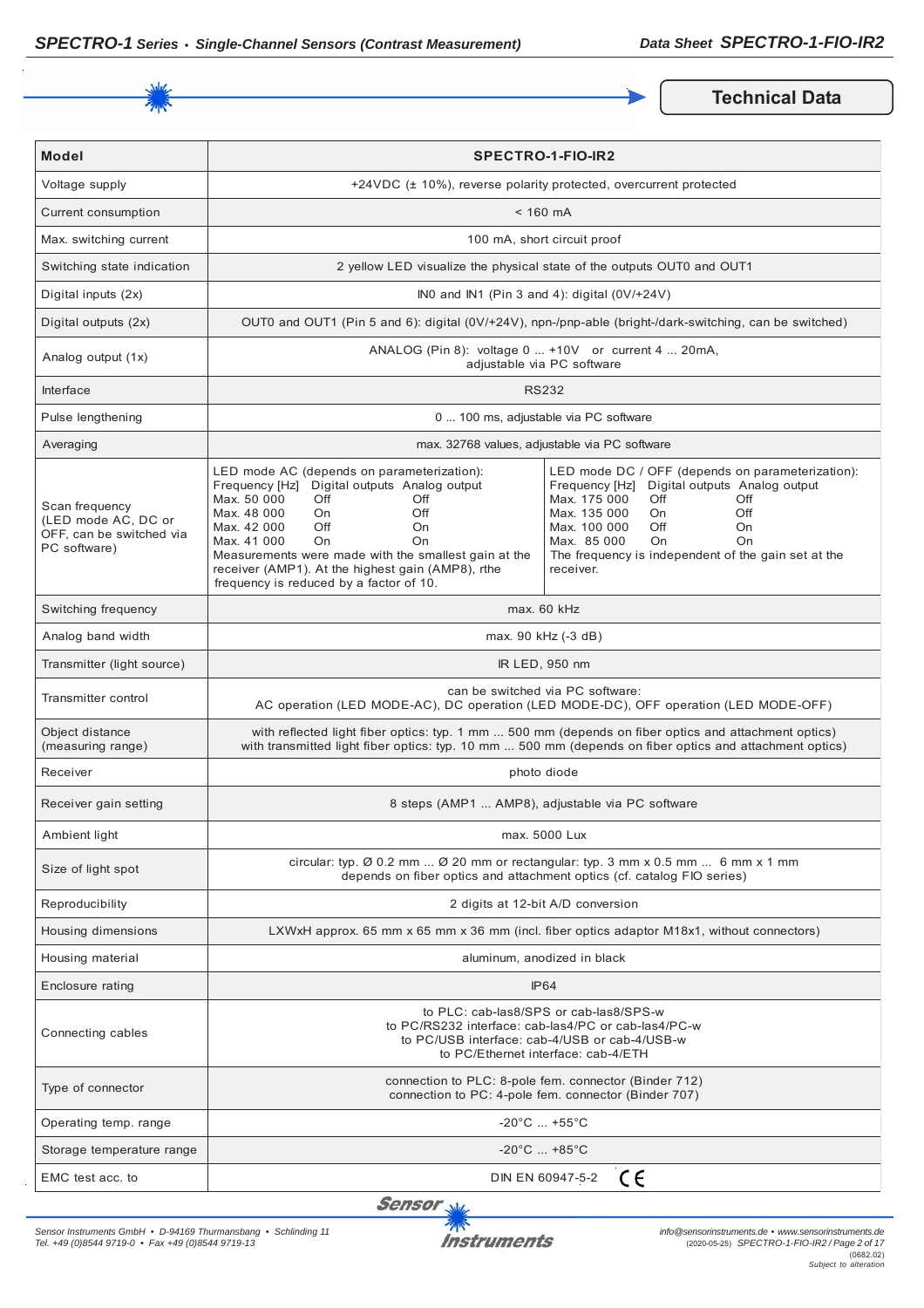

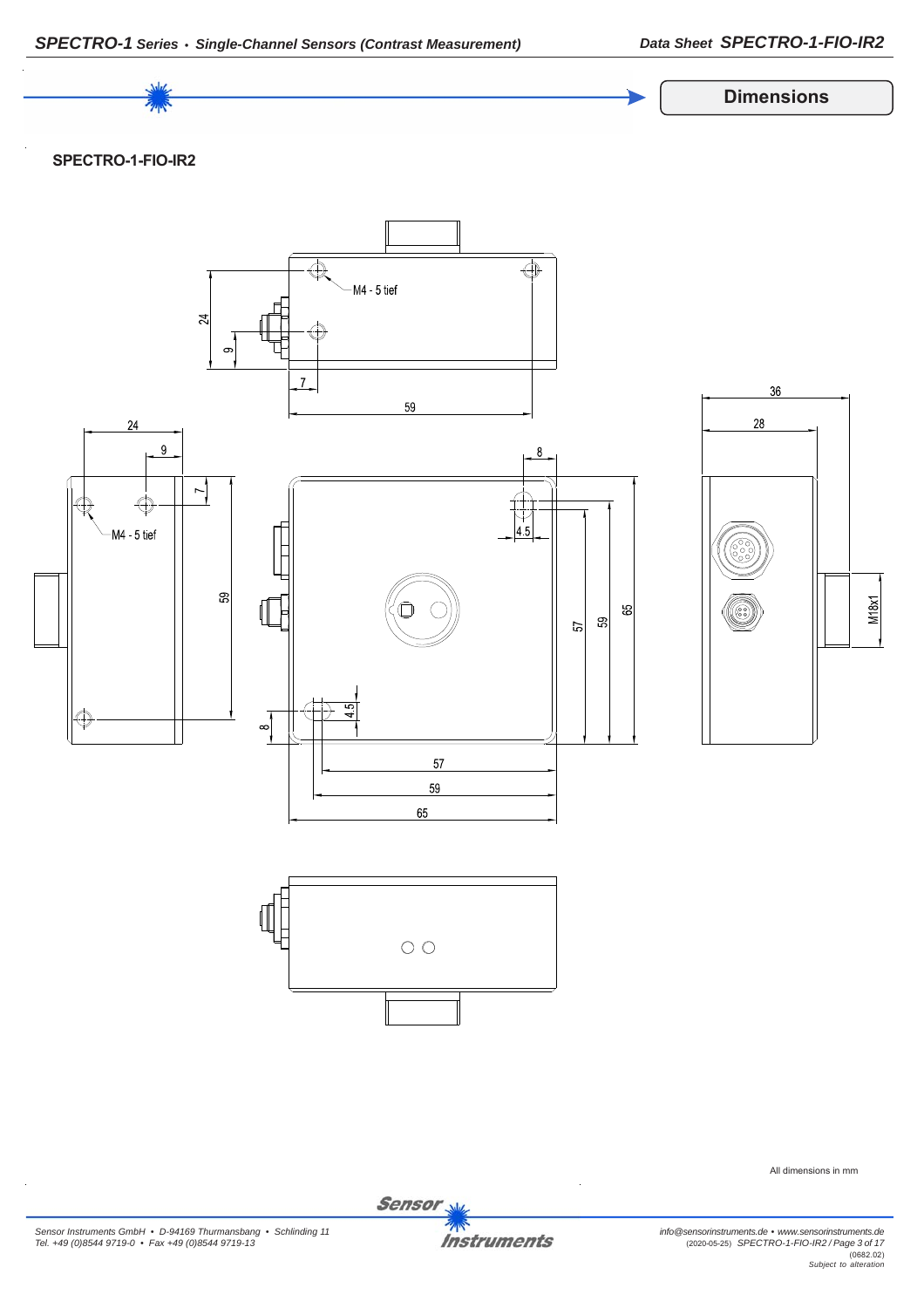

Instruments

*Sensor Instruments GmbH • D-94169 Thurmansbang • Schlinding 11 Tel. +49 (0)8544 9719-0 • Fax +49 (0)8544 9719-13*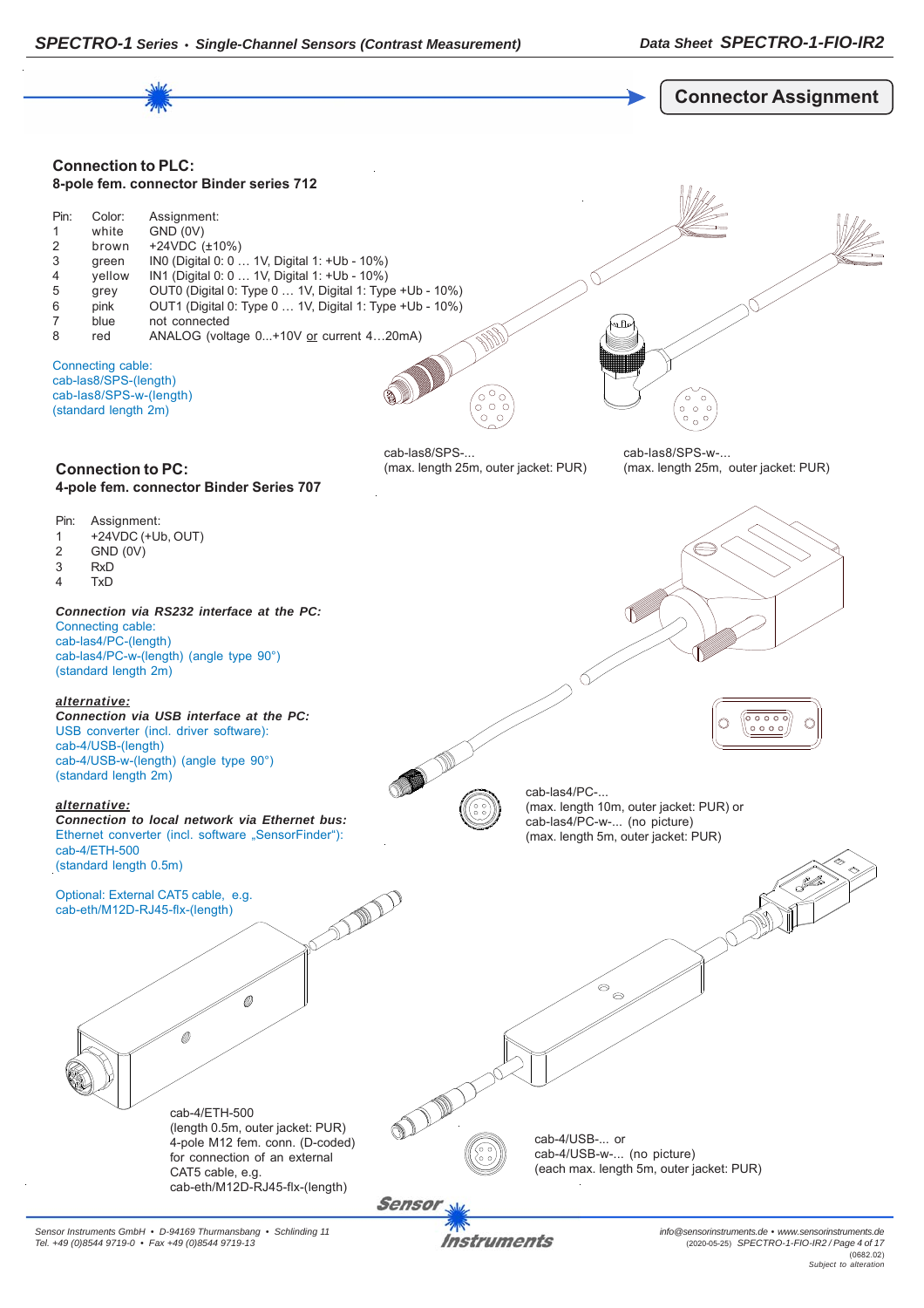

## **Measuring principle of the sensors of SPECTRO-1 series:**

*SPECTRO-1 Series • Single-Channel Sensors (Contrast Measurement)*

The sensors of the SPECTRO-1 series are of single-channel design, i.e. they acquire the analog signal that comes from a receiver and evaluate this signal. Various light sources such as white light, UV light, IR light, or a laser can be used as a transmitter. The receiver is correspondingly matched to the transmitter. The acquired analog signal is provided through a voltage output and a current output.

The software can be used to select various evaluation modes for the analog signal. The status of the analog signal is provided through 2 digital outputs in accordance with the selected evaluation mode. A digital input allows external "teaching" of the sensor. An additional input allows the "freezing" of the analog output signal upon a positive input edge.

The SPECTRO-1 sensor allows highly flexible signal acquisition. The sensor, for example, can be operated in alternating-light mode (AC mode), which means the sensor is not influenced by external light, or in constant-light mode (DC mode), which provides outstanding high-speed sensor operation. An OFF function deactivates the sensor's integrated light source and changes to DC mode, which allows the sensor to detect so-called "self-luminous objects". With the stepless adjustment of the integrated light source, the selectable gain of the receiver signal, and an INTEGRAL function the sensor can be adjusted to almost any surface or any "self-luminous object".

A micro-controller performs 12-bit analog/digital conversion of the analog signal, which allows recording and evaluation of the signal. Furthermore the SPECTRO-1 sensor offers various options for intelligent signal processing such as e.g. dirt accumulation compensation.

Parameters and measurement values can be exchanged between PC and sensor either through RS232 or Ethernet (using an Ethernet converter, e.g. cab-4/ETH-500). Through the interface all the parameters can be stored in the non-volatile EEPROM of the sensor. The PC software facilitates the parameterisation, diagnostics, and adjustment of the sensor system (oscilloscope function). The software furthermore provides a data recorder function that automatically records data and stores them on the hard disk of the PC. SPECTRO-1 sensors are temperature-compensated over a range of 0°C to 80°C.

Possible firmware updates can be easily performed through the RS232 interface, even with the sensor system in installed condition. When parameterisation is finished, the color sensor continues to operate with the current parameters in STAND-ALONE mode without a PC.

Sensor

*Data Sheet SPECTRO-1-FIO-IR2*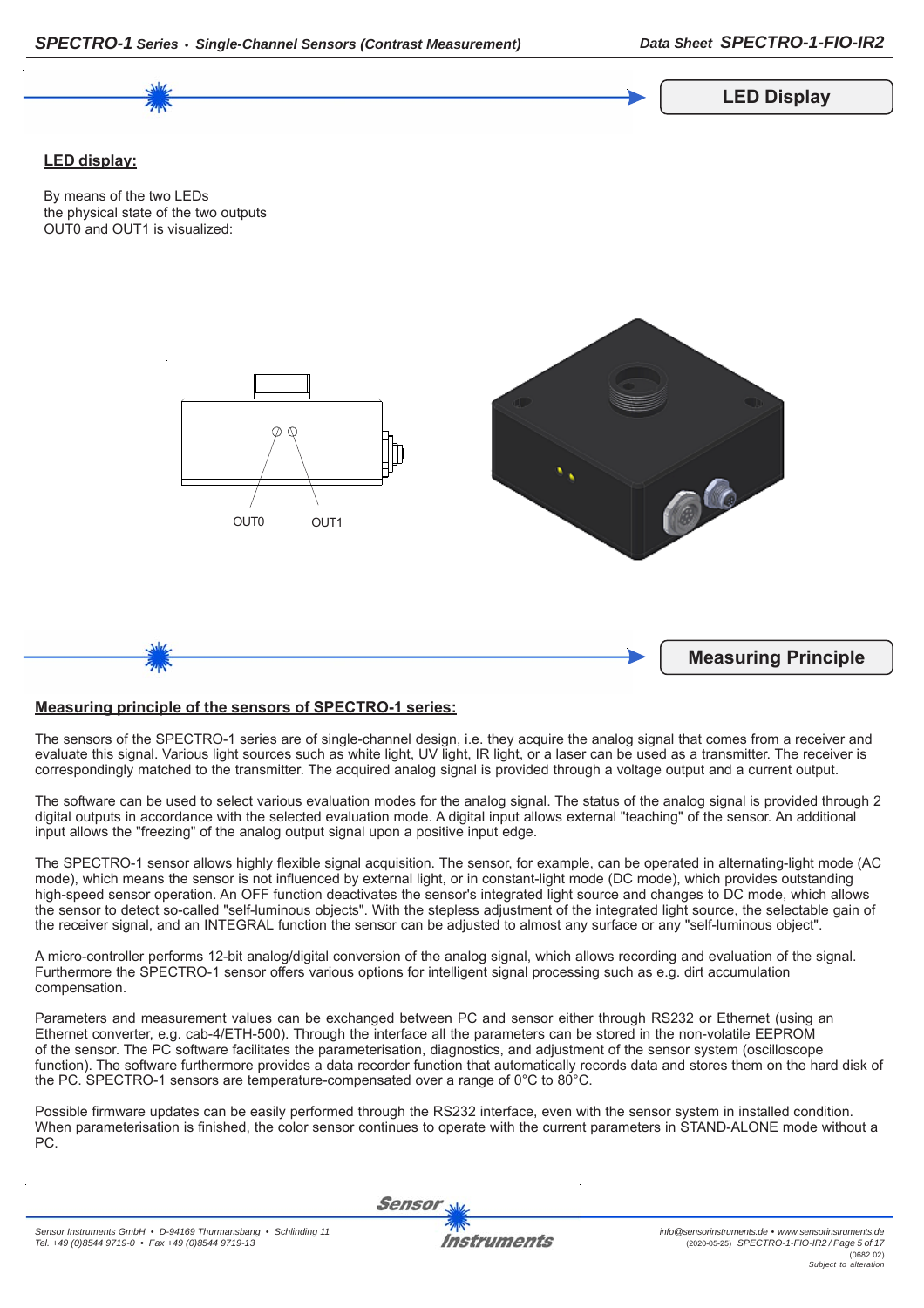

#### **Windows® user interface:**

*(The current software version is available for download on our website.)*



The PC software SPECTRO1-Scope facilitates the parameterization, the diagnosis, and the adjustment of the sensor system (oscilloscope function). Moreover, the software features a data recorder function that allows the automatic recording of recorded data and the saving of those at the hard disk of the PC.

Parameters and measurement values can be exchanged between PC and sensor either through RS232 or Ethernet (using an Ethernet converter). Through the interface all the parameters can be stored in the non-volatile EEPROM of the sensor.



The SCOPE tab visualises an oscilloscope.

 $\left| \cdot \right|$ 

 $128$ 

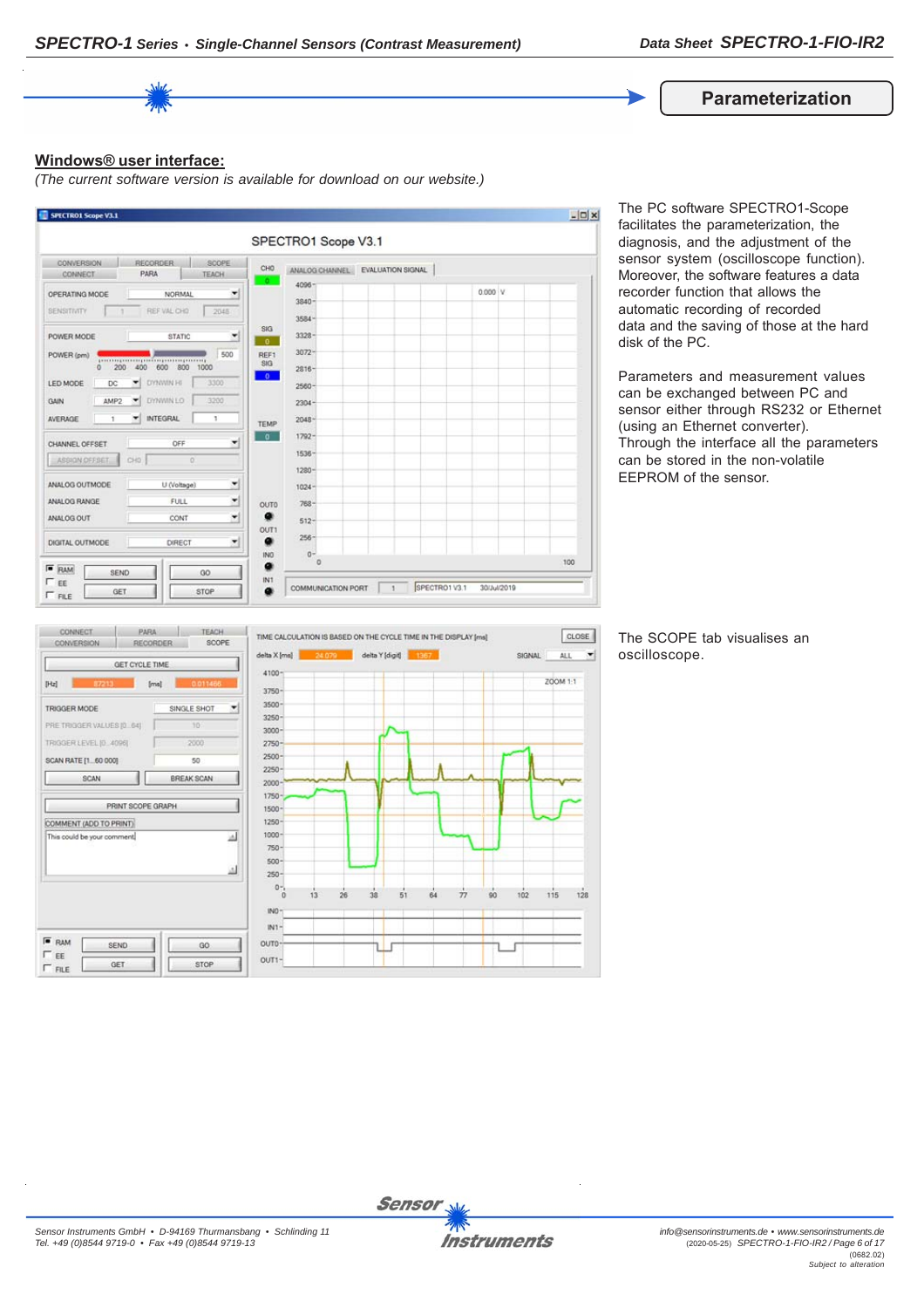

# Firmware update by means of the software "FirmwareLoader":

| <b>FIRMWARE LOADER V1.1</b>                                                | $ \Box$ $\times$              |  |
|----------------------------------------------------------------------------|-------------------------------|--|
| <b>ESTABLISH CONNECTION</b>                                                |                               |  |
| SELECT COMPORT [1256]<br><b>BAUDRATE</b>                                   | TRY TO CONNECT<br>115200      |  |
| <b>FIRMWARE UPDATE</b>                                                     |                               |  |
| <b>READ FIRMWARE FROM DISK</b>                                             | <b>CLEAR WINDOW</b>           |  |
| ARM FIRMWARE LOADER                                                        | <b>DISARM FIRMWARE LOADER</b> |  |
| IT IS STRONGLY RECOMMENDED TO UPDATE THE FIRMWARE ACCORDING TO THE MANUAL! |                               |  |
| SPECTRO3 V4.0<br>RT May 09 2012                                            |                               |  |
|                                                                            |                               |  |
|                                                                            |                               |  |
|                                                                            |                               |  |
|                                                                            |                               |  |
|                                                                            |                               |  |
|                                                                            |                               |  |
|                                                                            |                               |  |
|                                                                            |                               |  |
|                                                                            |                               |  |
|                                                                            |                               |  |
|                                                                            |                               |  |
| <b>CREATE EEPROM BACKUP</b>                                                |                               |  |
| READ EEPROM DATA FROM SENSOR                                               | SAVE EEPROM DATA TO SENSOR    |  |
| EEPROM TRANSFER FILE d:\BackupFiles\EEPROM_Backup 1131.dat                 |                               |  |

The software "Firmware Loader" allows the user to perform an automatic firmware update. The update will be carried out through the RS232 interface.

An initialisation file (xxx.ini) and a firmware file (xxx.elf.S) are required for performing a firmware update. These files can be obtained from your supplier. In some cases an additional firmware file for the program memory (xxx.elf.p.S) is also needed, and this file will be automatically provided together with the other two files.

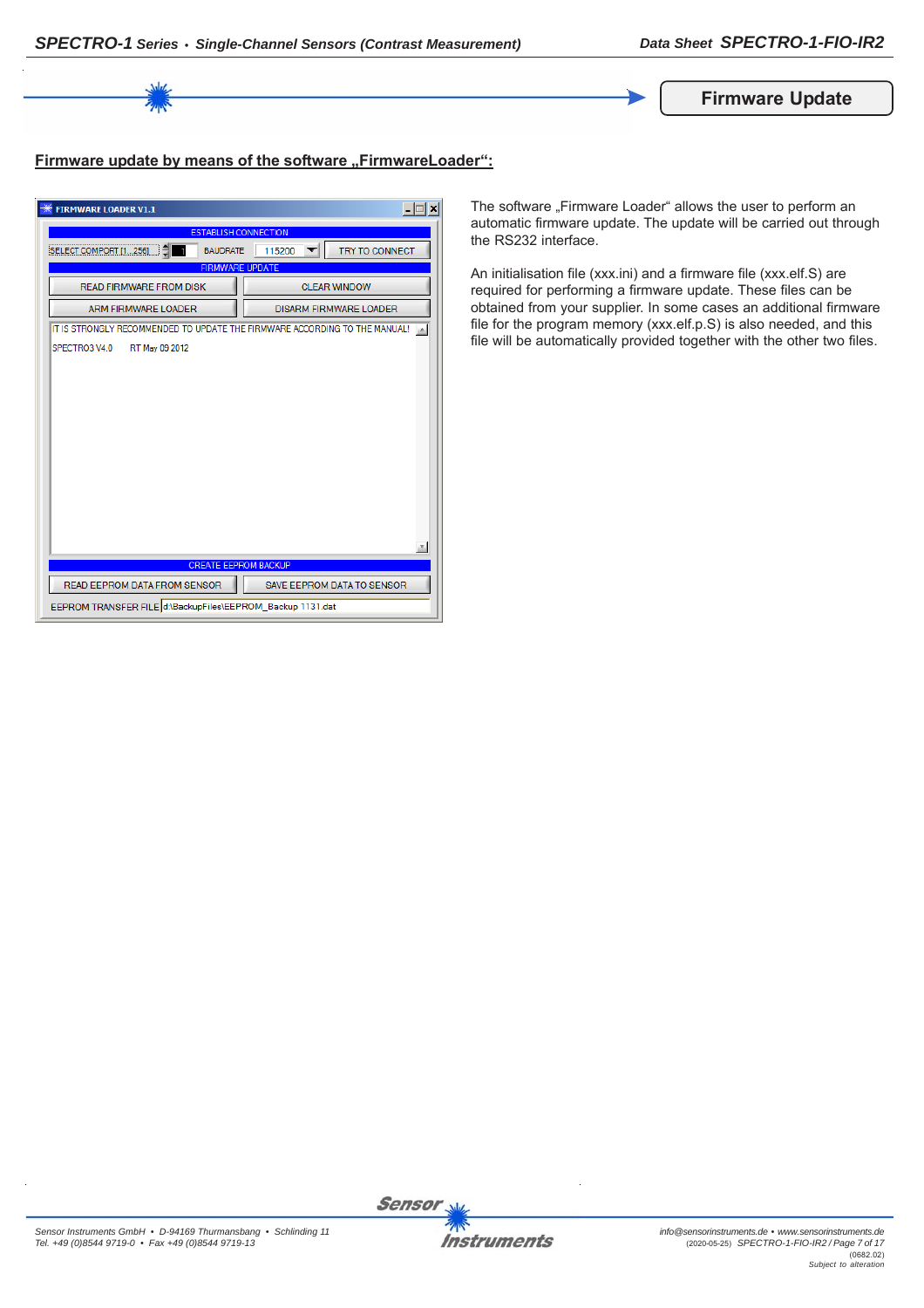

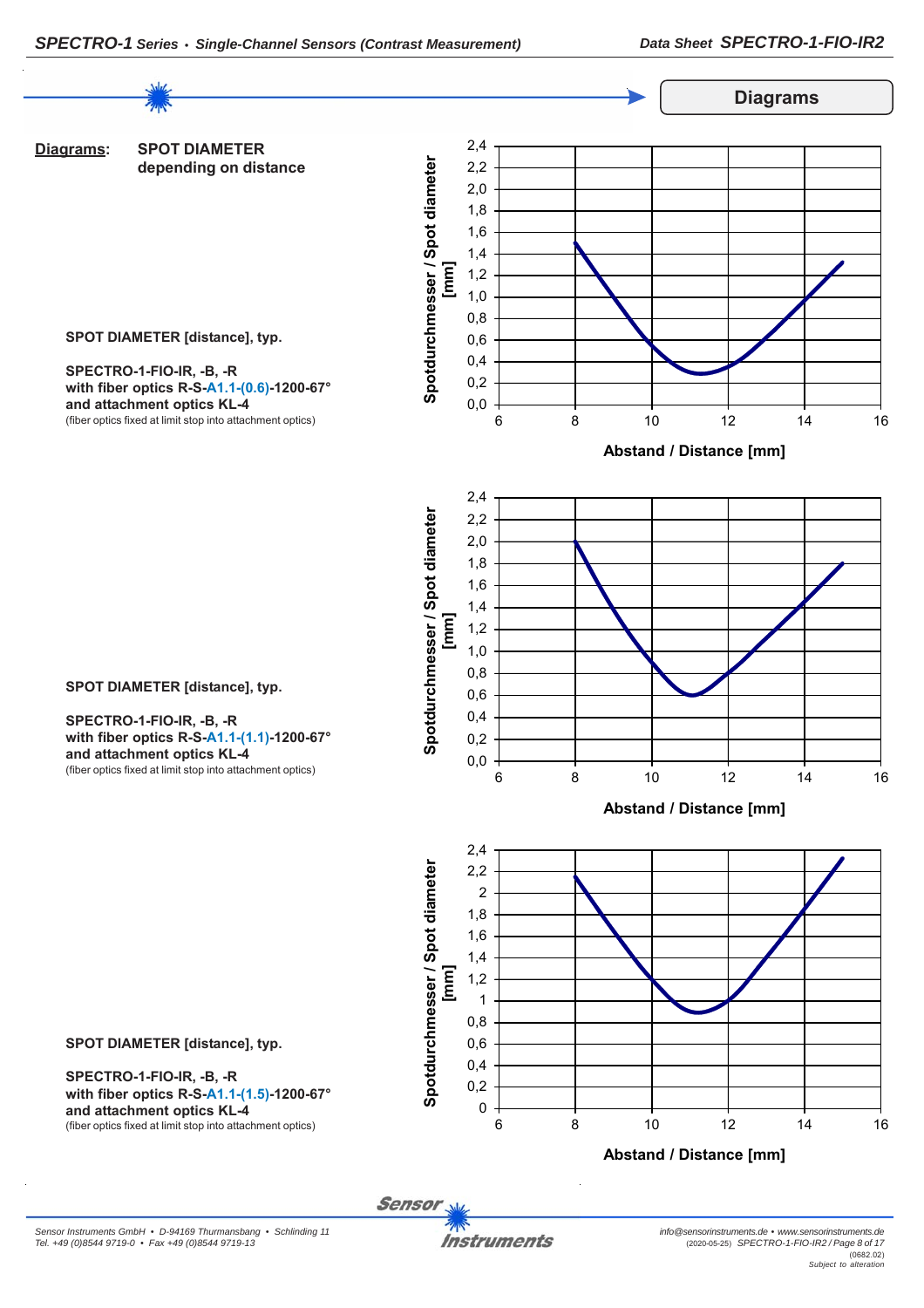

**SPOT DIAMETER [distance], typ.**

**SPECTRO-1-FIO-IR, -B, -R with fiber optics R-S-A2.0-(2.5)-1200-67° and attachment optics KL-3**

(fiber optics is inner stop fixed to attachment optics)

*Instruments*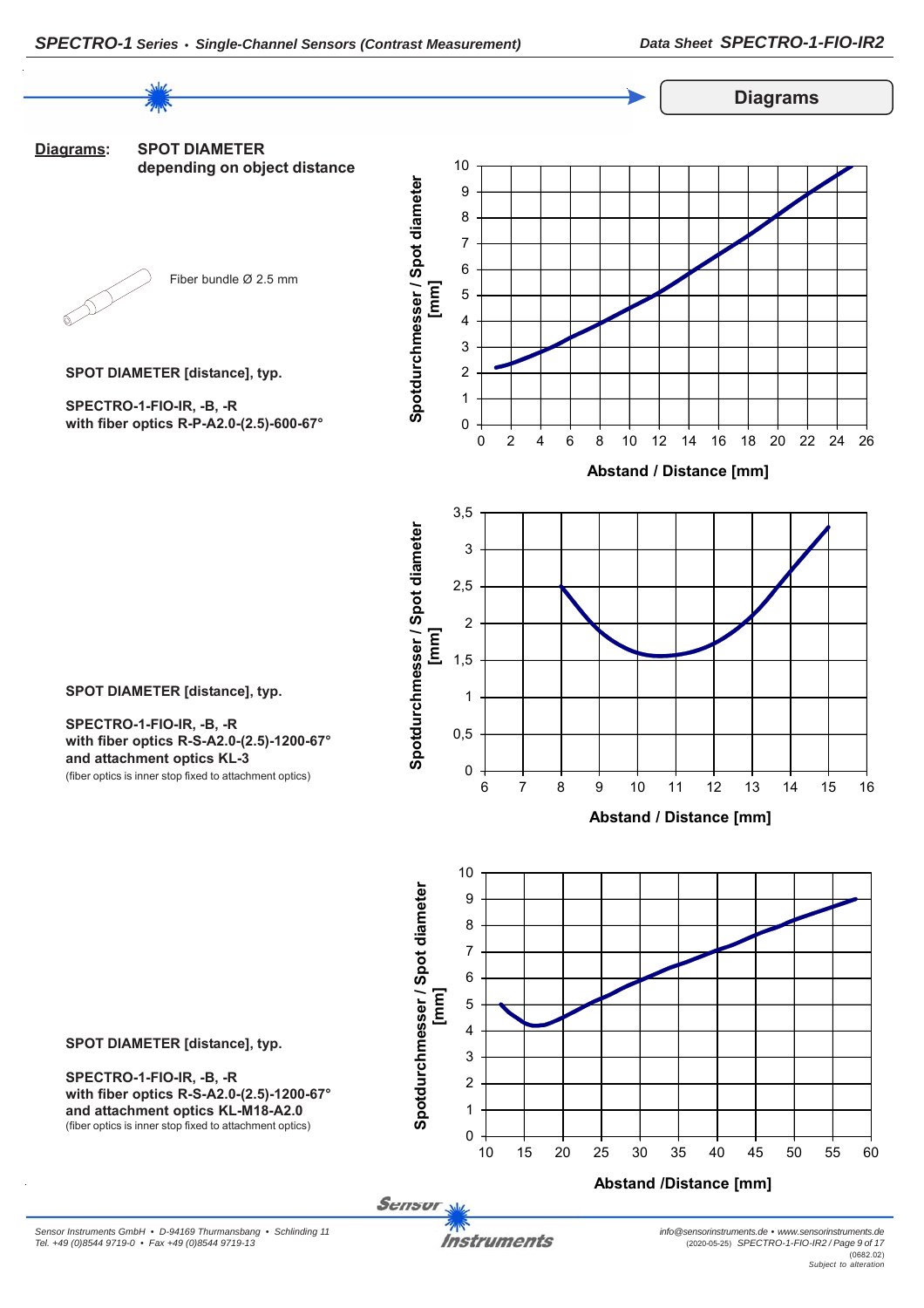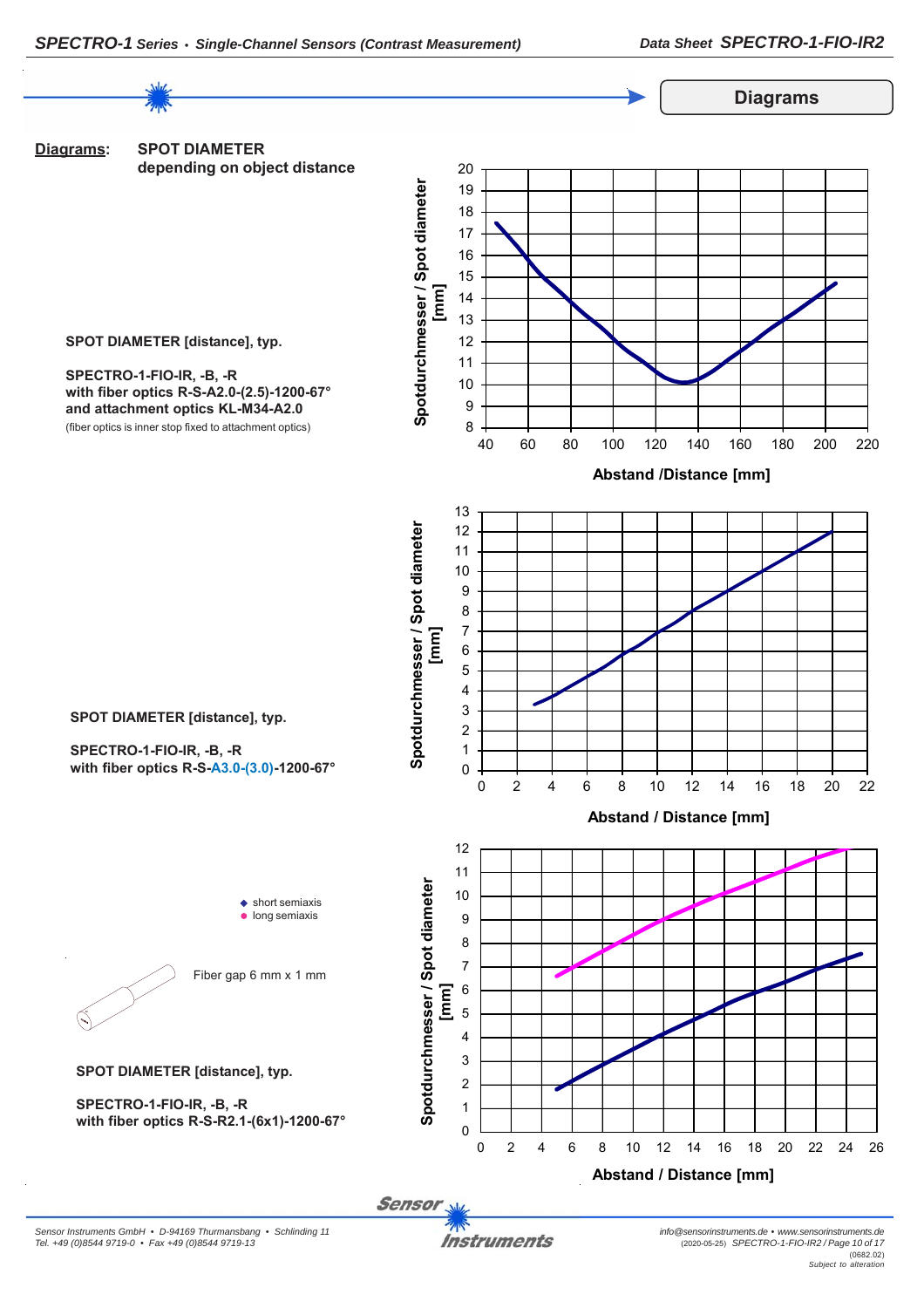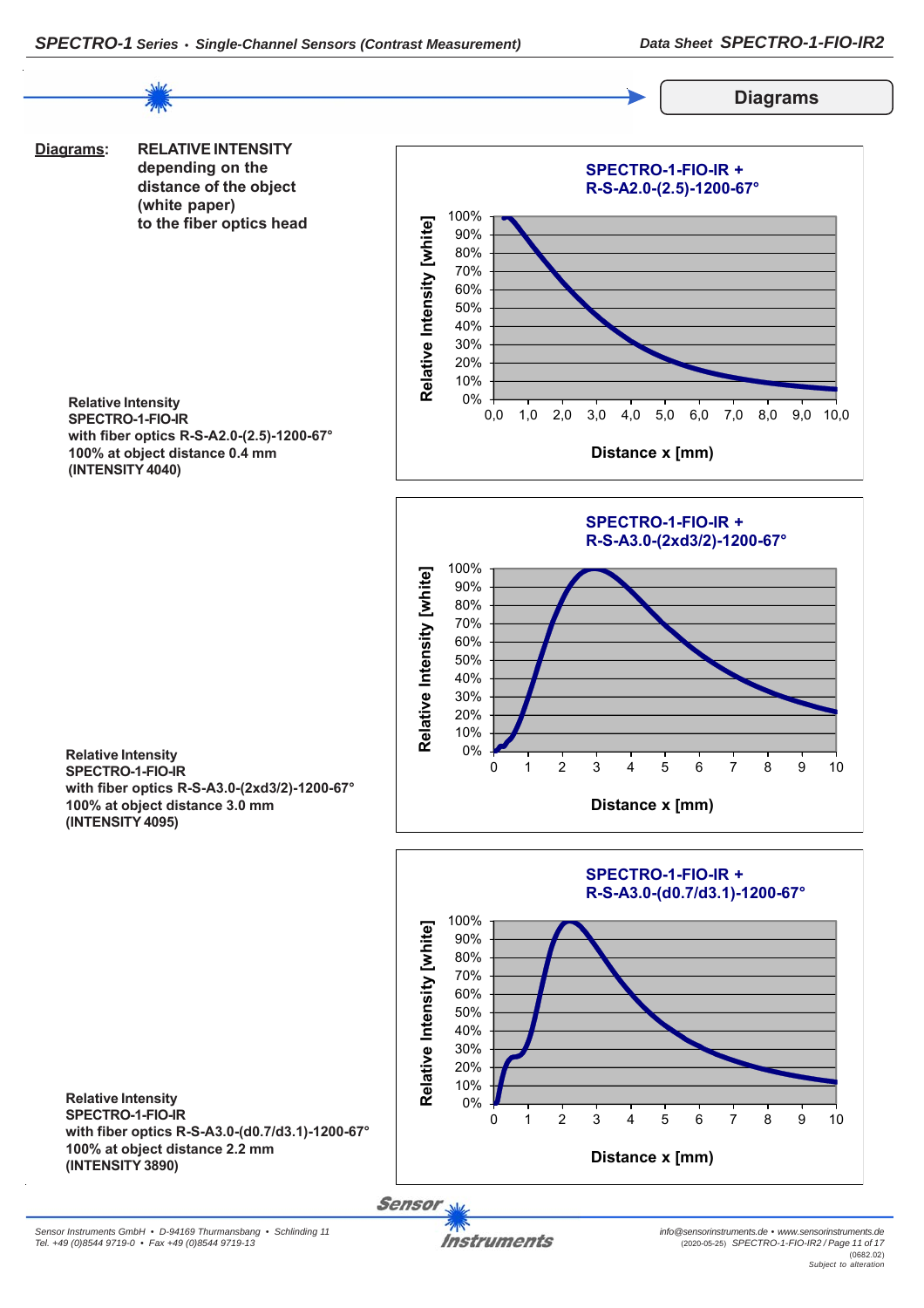

## **Fiber Optics**

#### **Field of use of optical fibers of FIO Series:**

Optical fibers offer solutions for difficult tasks in optoelectronis. They can be used universally and allow flexible applications.

#### **Advantages:**

- Highest quality
- Selection from different fiber types
- Thermal stability
- Great variety of available standard sensor heads
- Special designs
- Various attachment optics available

Available special fiber optics (for use with external light source ELS-IRL-FIO):

**R-S-A1.1-(1.5)-1200-Y-67°/67° R-S-A2.0-(2.5)-1200-Y-67°/67° R-S-A3.0-(3.0)-1200-Y-67°/67° R-S-R1.1-(3x0.5)-1200-Y-67°/67° R-S-R2.1-(6x1)-1200-Y-67°/67°**



For operation with the SPECTRO-1-FIO-IR2 solely optical fibers with a beam opening angle of 67° are to be used!

#### **Characteristics:**

Light-conducting glass fibers are optical components that allow the transmission of light through any curved path based on the principle of total reflection.

**Please note:**

The individual fiber is composed of high-break core glass and low-break cladding glass. The light beams entering the core glass within the critical angle are guided through the fiber by way of reflection at the core/cladding contact surfaces (step index fiber). The highly flexible optical fibers are made of bundled individual glass fibers. The ends are each glued into a sensor head and a connector. The faces are optically polished. For protection against mechanical, chemical, or thermal destruction the optical fibers are provided with a corresponding protective sheath.

#### **Order Code:**

| $\overline{2}$<br>3<br>5<br>D-S-A2.0-(2.5)-1200-67°<br>Order code for optical fiber<br>(For detailed description of the<br>various types of fiber optics,<br>please cf. catalog "FIO Series") | <b>Operating mode</b> (e.g. $D =$ transmitted light operation)<br><b>Sheathing type</b> (e.g. $S =$ silicone-metal sheathing)<br><b>Sensor type</b> (e.g. $A2.0$ = sensor type A, variant 2.0)<br>(and size of fiber bundle or fiber gap, e.g. Ø 2.5 mm)<br>Total length of optical fiber (e.g. 1200 mm)<br><b>Beam angle</b> (standard fiber 67°)<br>5<br>3<br>2<br>4 | $67^{\circ}(22^{\circ})$ |
|-----------------------------------------------------------------------------------------------------------------------------------------------------------------------------------------------|------------------------------------------------------------------------------------------------------------------------------------------------------------------------------------------------------------------------------------------------------------------------------------------------------------------------------------------------------------------------|--------------------------|
|                                                                                                                                                                                               | Dimensions of adapter                                                                                                                                                                                                                                                                                                                                                  | cf. catalog FIO Series   |
|                                                                                                                                                                                               | Attachment optics (e.g. focus lens, reflex optics, prismn optics)                                                                                                                                                                                                                                                                                                      | cf. catalog FIO Series   |
|                                                                                                                                                                                               | Fiber optics for reflex light operation                                                                                                                                                                                                                                                                                                                                | cf. catalog FIO Series   |
|                                                                                                                                                                                               | Fiber optics for transmitted light operation                                                                                                                                                                                                                                                                                                                           | cf. catalog FIO Series   |
| <b>Mounting hints</b><br>cf. catalog FIO Series                                                                                                                                               |                                                                                                                                                                                                                                                                                                                                                                        |                          |
| <b>Sensor</b>                                                                                                                                                                                 |                                                                                                                                                                                                                                                                                                                                                                        |                          |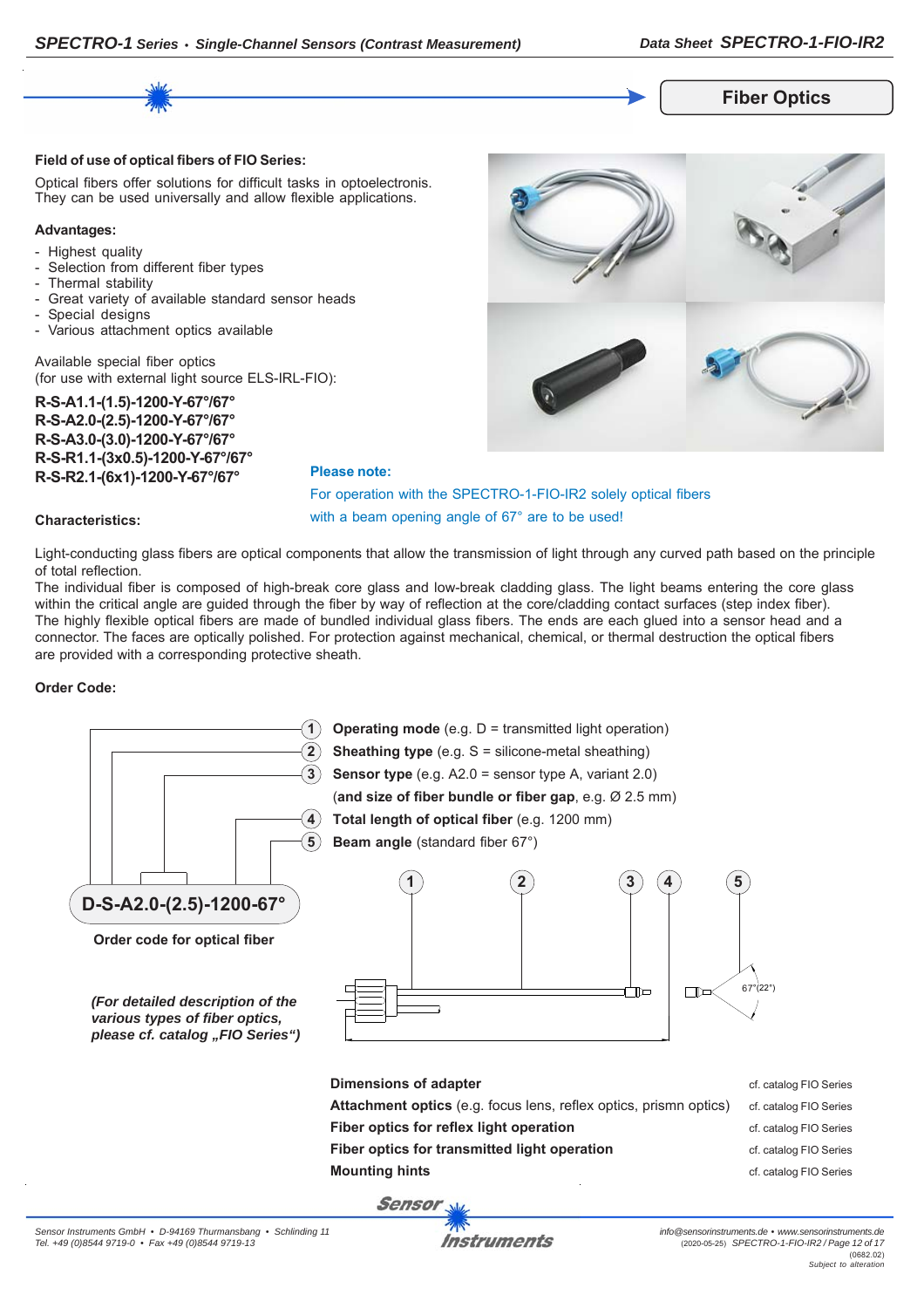

*Instruments* 

*Sensor Instruments GmbH • D-94169 Thurmansbang • Schlinding 11 Tel. +49 (0)8544 9719-0 • Fax +49 (0)8544 9719-13*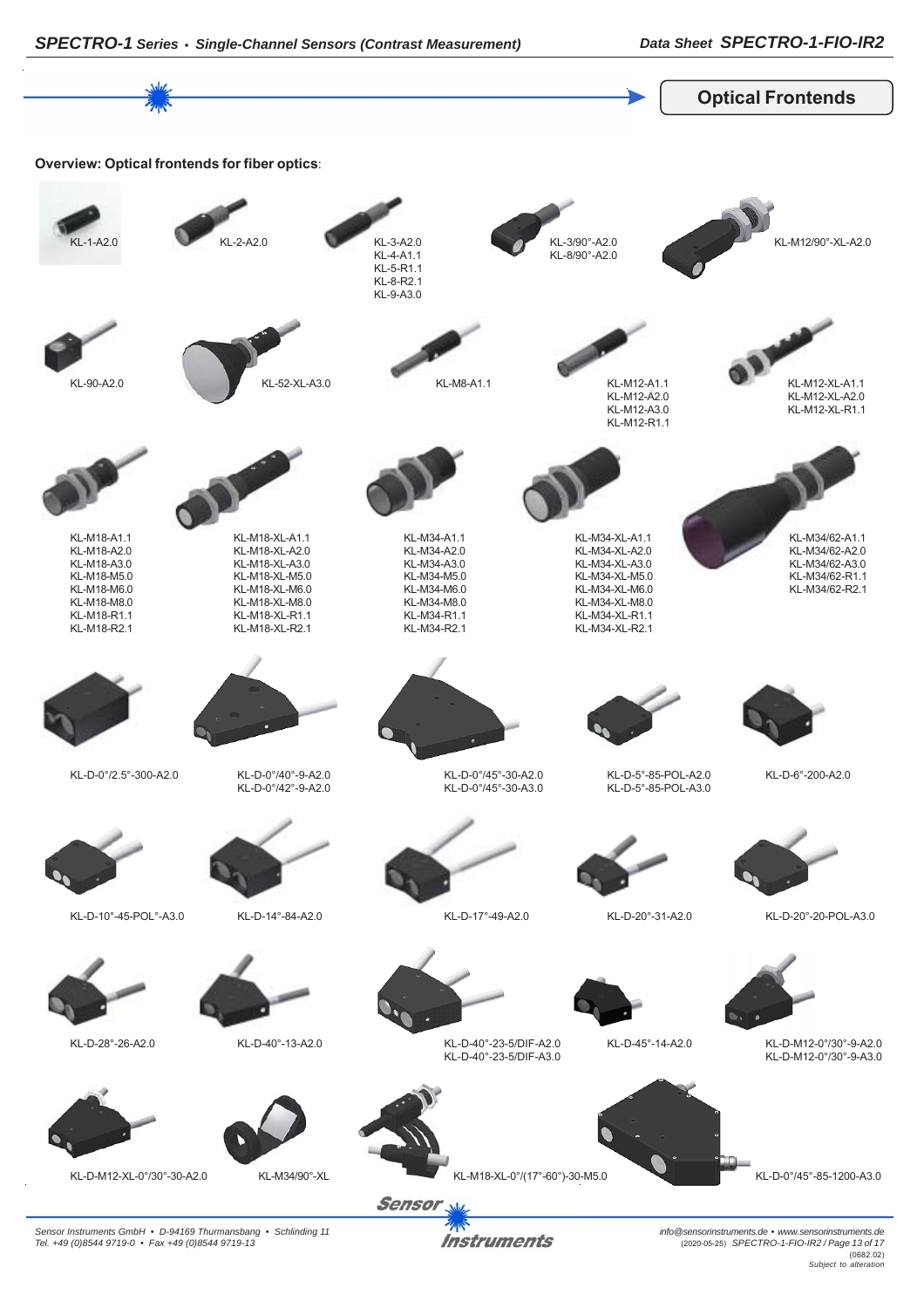**Optical Frontends**

#### **Optical frontends for reflected light or transmitted light fiber optics:**

| Part number:                                      | Suitable for fiber optics type:<br>(R, T = reflected light, D= transmitted light) | <b>Characteristics:</b>                                                      |
|---------------------------------------------------|-----------------------------------------------------------------------------------|------------------------------------------------------------------------------|
| KL-1-A2.0 (2 pcs. necessary)                      | $D-S-A2.0-(2.5)$ --67°                                                            | Transmitter/receiver distance typ. 50 mm  200 mm                             |
| KL-2-A2.0                                         | R-S-A2.0-(2.5)--67°                                                               | Transmitter/receiver distance max. 300 mm, beam divergency $\pm 7.5^{\circ}$ |
| KL-2-A2.0 (2 pcs. necessary)                      | $D-S-A2.0-(2.5)$ --67°                                                            | Transmitter/receiver distance max. 300 mm, beam divergency ± 7,5°            |
| KL-3-A2.0                                         | $R-S-A2.0-(2.5)--67^{\circ}$                                                      | Working distance typ. 10 mm  20 mm                                           |
| KL-D-3/30-R/D-A2.0                                | R/D-S-A2.0-(2.5)-1200-67°<br>Special version*                                     | Working distance typ. 30 mm                                                  |
| KL-4-A1.1                                         | $R-S-A1.1-(0.6)$ --67°                                                            | Working distance typ. 10 mm  15 mm                                           |
| KL-4-A1.1                                         | R-S-A1.1-(1.1)--67°                                                               | Working distance typ. 10 mm  15 mm                                           |
| KL-4-A1.1                                         | R-S-A1.1-(1.5)--67°                                                               | Working distance typ. 10 mm  15 mm                                           |
| KL-5-R1.1                                         | R-S-R1.1-(3x0.5)--67°                                                             | Working distance typ. 8 mm  20 mm                                            |
| KL-8-R2.1                                         | R-S-R2.1-(6x1)--67°°                                                              | Working distance typ. 8 mm  25 mm                                            |
| KL-8-N-R2.1                                       | R-S-R2.1-(6x1)--67°                                                               | Working distance typ. 8 mm  25 mm with guide slot (adjustment aid)           |
| KL-8/90°-R2.1                                     | R-S-R2.1-(6x1)--67°                                                               | Working distance typ. 8 mm  25 mm                                            |
| KL-9-A3.0                                         | $R-S-A3.0-(3.0)$ --67°°                                                           | Working distance typ. 8 mm  25 mm                                            |
| KL-90-A2.0 (2 pcs. necessary) D-S-A2.0-(2.5)--67° |                                                                                   | Working distance typ. 20 mm  100 mm prismatic optics                         |
| KL-52-XL-A3.0                                     | $R-S-A3.0-(3.0)$ --67°                                                            | Optikdurchmesser 52 mm                                                       |
| KL-M8-A1.1                                        | $R-S-A1.1-(1.5)$ --67°                                                            | Working distance typ. 8 mm  20 mm                                            |
| KL-M12-A1.1                                       | $R-S-A1.1-(1.5)$ --67°                                                            | Working distance typ. 8 mm  40 mm                                            |
| KL-M12-A2.0                                       | R-S-A2.0-(2.5)--67°                                                               | Working distance typ. 8 mm  40 mm                                            |
| KL-M12-A3.0                                       | $R-S-A3.0-(3.0)$ --67°                                                            | Working distance typ. 8 mm  40 mm                                            |
| KL-M12-R1.1                                       | R-S-R1.1-(3x0.5)--67°                                                             | Working distance typ. 8 mm  40 mm                                            |
| KL-M12-XL-A1.1                                    | $R-S-A1.1-(1.5)$ --67°                                                            | Working distance typ. 10 mm  100 mm                                          |
| KL-M12-XL-A2.0                                    | R-S-A2.0-(2.5)--67°                                                               | Working distance typ. 10 mm  100 mm                                          |
| KL-M12/90°-XL-A2.0                                | $R-S-A2.0-(2.5)--67^{\circ}$                                                      | Working distance typ. 10 mm  100 mm                                          |
| KL-M12-XL-R1.1                                    | R-S-R1.1-(3x0.5)--67°                                                             | Working distance typ. 10 mm  100 mm                                          |
| KL-M18-A1.1                                       | $R-S-A1.1-(1.5)--67^{\circ}$                                                      | Working distance typ. 20 mm  60 mm                                           |
| KL-M18-A2.0                                       | R-S-A2.0-(2.5)--67°                                                               | Working distance typ. 20 mm  60 mm                                           |
| KL-M18-A3.0                                       | $R-S-A3.0-(3.0)$ --67°                                                            | Working distance typ. 20 mm  60 mm                                           |
| KL-M18-M5.0                                       | T-S-M5.0-(5.0)--67° Special version*                                              | Working distance typ. 20 mm  60 mm                                           |
| KL-M18-M6.0                                       | T-S-M6.0-(6.0)--67° Special version*                                              | Working distance typ. 20 mm  60 mm                                           |
| KL-M18-M8.0                                       | T-S-M8.0-(8.0)--67° Special version*                                              | Working distance typ. 20 mm  60 mm                                           |
| KL-M18-R1.1                                       | R-S-R1.1-(3x0.5)--67°                                                             | Working distance typ. 20 mm  60 mm                                           |
| KL-M18-R2.1                                       | $R-S-R2.1-(6x1)$ --67°                                                            | Working distance typ. 20 mm  60 mm                                           |
| KL-M18-XL-A1.1                                    | $R-S-A1.1-(1.5)$ --67°                                                            | Working distance typ. 10 mm  200 mm                                          |
| KL-M18-XL-A2.0                                    | R-S-A2.0-(2.5)--67°                                                               | Working distance typ. 10 mm  200 mm                                          |
| KL-M18-XL-A3.0                                    | R-S-A3.0-(3.0)--67°                                                               | Working distance typ. 10 mm  200 mm                                          |
| KL-M18-XL-M5.0                                    | T-S-M5.0-(5.0)--67° Special version*                                              | Working distance typ. 10 mm  200 mm                                          |
| KL-M18-XL-M6.0                                    | T-S-M6.0-(6.0)--67° Special version*                                              | Working distance typ. 10 mm  200 mm                                          |
| KL-M18-XL-M8.0                                    | T-S-M8.0-(8.0)--67° Special version*                                              | Working distance typ. 10 mm  200 mm                                          |
| KL-M18-XL-R1.1                                    | R-S-R1.1-(3x0.5)--67°                                                             | Working distance typ. 10 mm  200 mm                                          |
| KL-M18-XL-R2.1                                    | R-S-R2.1-(6x1)--67°                                                               | Working distance typ. 10 mm  200 mm                                          |

KL-M18-XL--0°/(17°-60°)-30-M5.0 2x T-S-M5.0-(5.0)-...-67° *Special version\** Angle between the two fiber optics is adjustable from 17° to 60°

#### \**Special version*:

*Version is different to the standard version (e.g. no standard fiber adapter) and therefore is suitable only for certain sensors or applications*

**Sensor**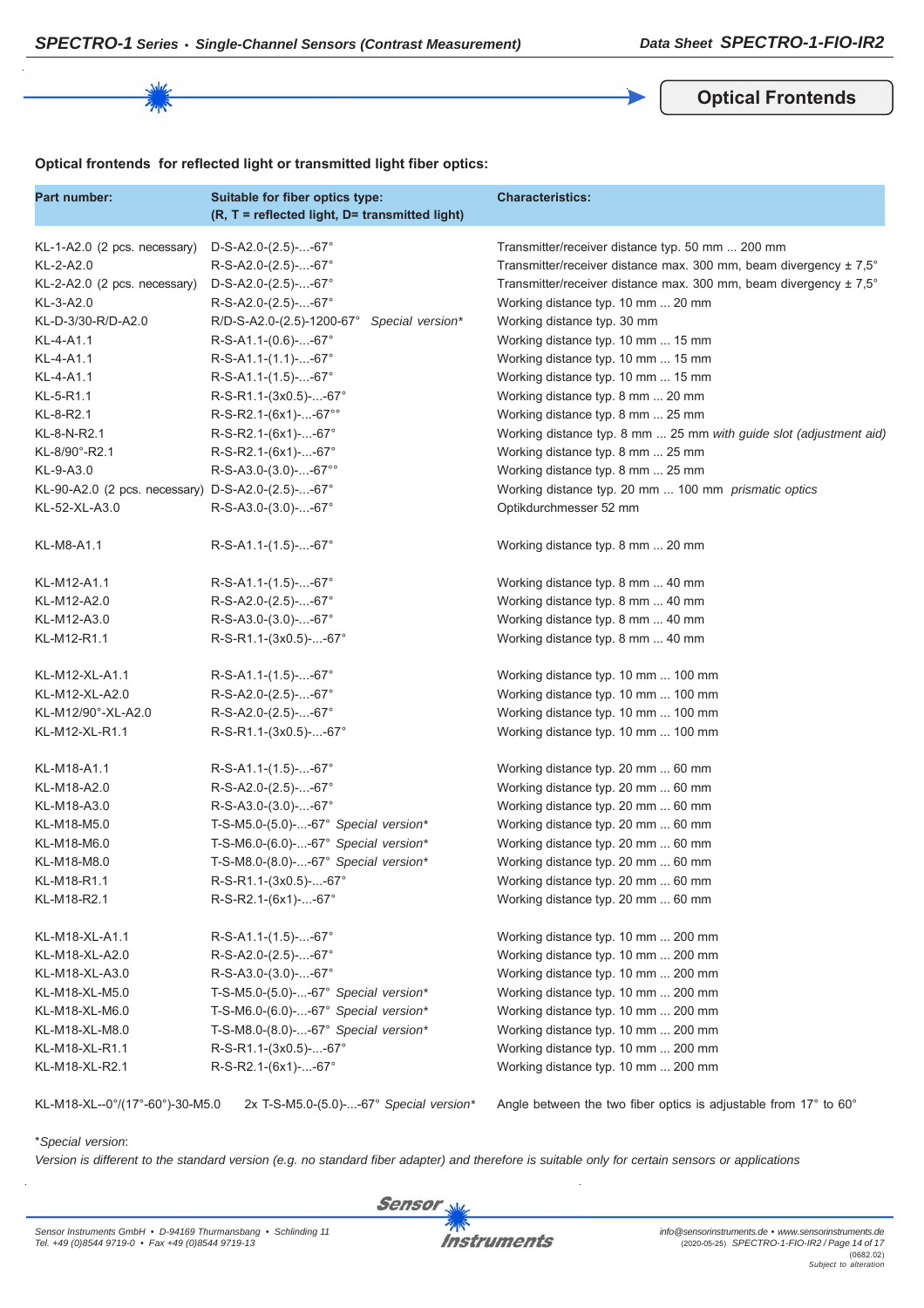**Optical Frontends**

|  |  | Optical frontends for reflected light or transmitted light fiber optics: |  |
|--|--|--------------------------------------------------------------------------|--|
|--|--|--------------------------------------------------------------------------|--|

| Part number:               | Suitable for fiber optics type:<br>(R, T = reflected light, D= transmitted light) | <b>Characteristics:</b>                                          |
|----------------------------|-----------------------------------------------------------------------------------|------------------------------------------------------------------|
| KL-M34-A1.1                | $R-S-A1.1-(1.5)--67°$                                                             | Working distance typ. 100 mm  250 mm                             |
| KL-M34-A2.0                | R-S-A2.0-(2.5)--67°                                                               | Working distance typ. 100 mm  250 mm                             |
| KL-M34-A3.0                | $R-S-A3.0-(3.0)$ --67°                                                            | Working distance typ. 100 mm  250 mm                             |
| KL-M34-M5.0                | T-S-M5.0-(5.0)--67° Special version*                                              | Working distance typ. 100 mm  250 mm                             |
| KL-M34-M6.0                | T-S-M6.0-(6.0)--67° Special version*                                              | Working distance typ. 100 mm  250 mm                             |
| KL-M34-M8.0                | T-S-M8.0-(8.0)--67° Special version*                                              | Working distance typ. 100 mm  250 mm                             |
| KL-M34-R1.1                | R-S-R1.1-(3x0.5)--67°                                                             | Working distance typ. 100 mm  250 mm                             |
| KL-M34-R2.1                | R-S-R2.1-(6x1)--67°                                                               | Working distance typ. 100 mm  250 mm                             |
| KL-M34-XL-A1.1             | $R-S-A1.1-(1.5)--67°$                                                             | Working distance typ. 50 mm  400 mm                              |
| KL-M34-XL-A2.0             | $R-S-A2.0-(2.5)--67^{\circ}$                                                      | Working distance typ. 50 mm  400 mm                              |
| KL-M34-XL-A3.0             | $R-S-A3.0-(3.0)$ --67°                                                            | Working distance typ. 50 mm  400 mm                              |
| KL-M34-XL-M5.0             | T-S-M5.0-(5.0)--67° Special version*                                              | Working distance typ. 50 mm  400 mm                              |
| KL-M34-XL-M6.0             | T-S-M6.0-(6.0)--67° Special version*                                              | Working distance typ. 50 mm  400 mm                              |
| KL-M34-XL-M8.0             | T-S-M8.0-(8.0)--67° Special version*                                              | Working distance typ. 50 mm  400 mm                              |
| KL-M34-XL-(M25x1.5)-M8.0   | T-S-M8.0-(8.0)--67° Special version*                                              | as above but with cable screw fitting M25x1.5                    |
| KL-M34-XL-R1.1             | R-S-R1.1-(3x0.5)--67°                                                             | Working distance typ. 50 mm  400 mm                              |
| KL-M34-XL-R2.1             | R-S-R2.1-(6x1)--67°                                                               | Working distance typ. 50 mm  400 mm                              |
| KL-M34/62-A1.1             | $R-S-A1.1-(1.5)--67°$                                                             | Working distance typ. 80 mm  200 mm                              |
| KL-M34/62-A2.0             | R-S-A2.0-(2.5)--67°                                                               | Working distance typ. 80 mm  200 mm                              |
| KL-M34/62-A3.0             | $R-S-A3.0-(3.0)$ --67°                                                            | Working distance typ. 80 mm  200 mm                              |
| KL-M34/62-R1.1             | R-S-R1.1-(3x0.5)--67°                                                             | Working distance typ. 80 mm  200 mm                              |
| KL-M34/62-R2.1             | R-S-R2.1-(6x1)--67°                                                               | Working distance typ. 80 mm  200 mm                              |
| KL-D-0°/2.5°-300-A2.0      | $D-S-A2.0-(2.5)$ --67°                                                            | Working distance typ. 100 mm  500 mm                             |
| KL-D-0°/40°-9-A2.0         | D-S-A2.0-(2.5)--67°                                                               | (to be supplemented)                                             |
| KL-D-0°/42°-9-A2.0         | $D-S-A2.0-(2.5)$ --67°                                                            | (to be supplemented)                                             |
| KL-D-0°/45°-30-A2.0        | $D-S-A2.0-(2.5)$ --67°                                                            | (to be supplemented)                                             |
| KL-D-0°/45°-30-A3.0        | $D-S-A3.0-(3.0)$ --67°                                                            | (to be supplemented)                                             |
| KL-D-5°-85-POL-A2.0        | $D-S-A2.0-(2.5)$ --67°                                                            | (to be supplemented)                                             |
| KL-D-5°-85-POL-A3.0        | $D-S-A3.0-(3.0)$ --67°                                                            | (to be supplemented)                                             |
| KL-D-6°-200-A2.0           | D-S-A2.0-(2.5)--67°                                                               | Working distance typ. 100 mm  230 mm                             |
| KL-D-14°-84-A2.0           | $D-S-A2.0-(2.5)$ --67°                                                            | Working distance typ. 60 mm  120 mm                              |
| KL-D-14°-84-A2.0-T400      | D-S-A2.0-(2.5)-1200-67°-T400                                                      | Working distance typ. 60 mm  120 mm thermally stable up to 400°C |
| KL-D-17°-49-A2.0           | $D-S-A2.0-(2.5)$ --67°                                                            | Working distance typ. 30 mm  80 mm                               |
| KL-D-20°-31-A2.0           | $D-S-A2.0-(2.5)$ --67°                                                            | Working distance typ. 10 mm  50 mm                               |
| KL-D-28°-26-A2.0           | D-S-A2.0-(2.5)--67°                                                               | Working distance typ. 20 mm  50 mm                               |
| KL-D-28°-26-KG2-A2.0       | D-S-A2.0-(2.5)--67°                                                               | Working distance typ. 20 mm  50 mm                               |
| KL-D-30°-23-A2.0           | D-S-A2.0-(2.5)--67°                                                               | Working distance typ. 20 mm  30 mm                               |
| KL-D-30°-23-KG2-A2.0       | D-S-A2.0-(2.5)--67°                                                               | Working distance typ. 20 mm  30 mm                               |
| KL-D-40°-13-A2.0           | D-S-A2.0-(2.5)--67°                                                               | Working distance typ. 15 mm  25 mm                               |
| KL-D-40°-23-5/DIF-A2.0     | D-S-A2.0-(2.5)--67°                                                               | (to be supplemented)                                             |
| KL-D-40°-23-5/DIF-A3.0     | $D-S-A3.0-(3.0)$ --67°                                                            | (to be supplemented)                                             |
| KL-D-45°-14-A2.0           | D-S-A2.0-(2.5)--67°                                                               | (to be supplemented)                                             |
| KL-D-M12-0°/30°-9-A2.0     | D-S-A2.0-(2.5)--67°                                                               | (to be supplemented)                                             |
| KL-D-M12-0°/30°-9-A3.0     | $D-S-A3.0-(3.0)$ --67°                                                            | (to be supplemented)                                             |
| KL-D-M12-XL-0°/30°-30-A2.0 | D-S-A2.0-30°/30-A2.0 Special version*                                             | Working distance typ. 10 mm  100 mm                              |

\**Special version*:

*Version is different to the standard version (e.g. no standard fiber adapter) and therefore is suitable only for certain sensors or applications*

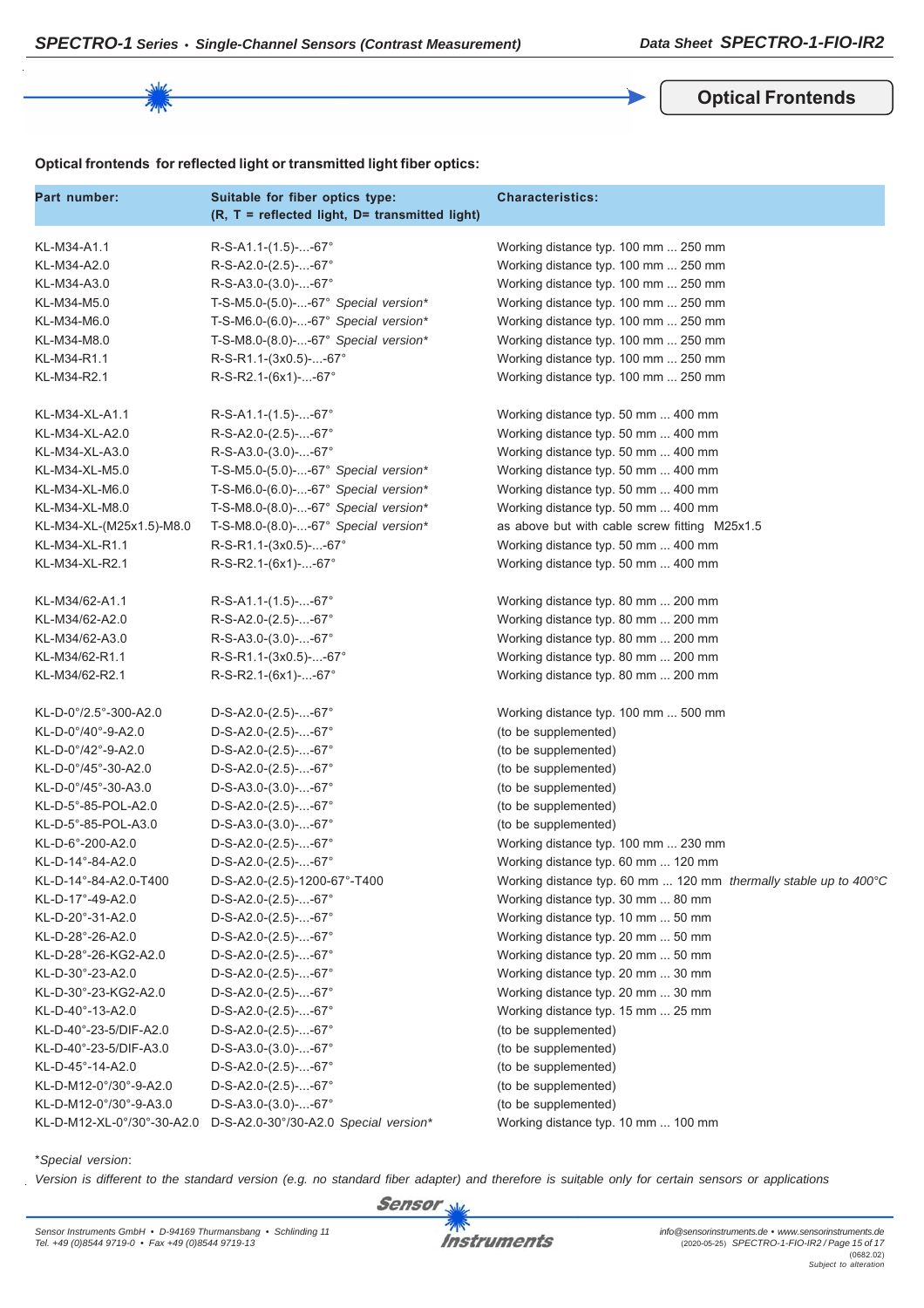**Fiber Optics Fixtures**

Mounting brackets (fixtures) for transmitted light fiber optics with sensor head type "A2.0", "A3.0", or "R2.1":

| Part number:                                                                   | Suitable for fiber optics type:<br>(D= transmitted light)                        | <b>Characteristics:</b>                                                                                                                                                                                 |
|--------------------------------------------------------------------------------|----------------------------------------------------------------------------------|---------------------------------------------------------------------------------------------------------------------------------------------------------------------------------------------------------|
| C-MOUNT-A2.0-180°-22/50<br>C-MOUNT-A2.0-180°-60/50<br>C-MOUNT-A2.0-180°-100/50 | $D-S-A2.0-(2.5)--67^{\circ}$<br>$D-S-A2.0-(2.5)$ --67°<br>$D-S-A2.0-(2.5)$ --67° | Transmitter/receiver distance 22 mm, fork width/depth: 50/50 mm<br>Transmitter/receiver distance 22 mm, fork width/depth: 60/50 mm<br>Transmitter/receiver distance 100 mm, fork width/depth: 100/50 mm |
| C-MOUNT-A3.0-180°-16/50<br>C-MOUNT-A3.0-180°-60/50<br>C-MOUNT-A3.0-180°-100/50 | $D-S-A3.0-(3.0)$ --67°<br>$D-S-A3.0-(3.0)$ --67°<br>$D-S-A3.0-(3.0)$ --67°       | Transmitter/receiver distance 16 mm, fork width/depth: 50/50 mm<br>Transmitter/receiver distance 60 mm, fork width/depth: 94/50 mm<br>Transmitter/receiver distance 100 mm, fork width/depth: 100/50 mm |
| MOUNT-A2.0-170°-5                                                              | $D-S-A2.0-(2.5)$ --67°                                                           | Angle of incidence 85° to the vertical in a distance of 5 mm to the object,<br>gloss control of extremely rough surfaces                                                                                |
| MOUNT-A3.0-170°-5                                                              | $D-S-A3.0-(3.0)$ --67°                                                           | Angle of incidence 85° to the vertical in a distance of 5 mm to the object,<br>gloss control of extremely rough surfaces                                                                                |
| MOUNT-A2.0-150°-10                                                             | $D-S-A2.0-(2.5)$ --67°                                                           | Angle of incidence 75° to the vertical in a distance of 10 mm to the object,<br>gloss control of rough surfaces                                                                                         |
| MOUNT-A3.0-150°-10                                                             | $D-S-A3.0-(3.0)$ --67°                                                           | Angle of incidence 75° to the vertical in a distance of 10 mm to the object,<br>gloss control of rough surfaces                                                                                         |
| MOUNT-A2.0-120°-12                                                             | $D-S-A2.0-(2.5)$ --67°                                                           | Angle of incidence 60° to the vertical in a distance of 12 mm to the object,<br>gloss control of matt to light glossy surfaces                                                                          |
| MOUNT-A3.0-120°-12                                                             | $D-S-A3.0-(3.0)$ --67°                                                           | Angle of incidence 60° to the vertical in a distance of 12 mm to the object,<br>gloss control of matt to light glossy surfaces                                                                          |
| MOUNT-R1.1-120°-12                                                             | D-S-R1.1-(3x0.5)--67°                                                            | Angle of incidence 60° to the vertical in a distance of 12 mm to the object,<br>gloss control of matt to light glossy surfaces                                                                          |
| MOUNT-R2.1-120°-12                                                             | $D-S-R2.1-(6x1)--67°$                                                            | Angle of incidence 60° to the vertical in a distance of 12 mm to the object,<br>gloss control of matt to light glossy surfaces                                                                          |
| MOUNT-A2.0-90°-15                                                              | $D-S-A2.0-(2.5)$ --67°                                                           | Angle of incidence 45° to the vertical in a distance of 15 mm to the object,<br>gloss control of matt to glossy surfaces                                                                                |
| MOUNT-A3.0-90°-15                                                              | $D-S-A3.0-(3.0)$ --67°                                                           | Angle of incidence 45° to the vertical in a distance of 15 mm to the object,<br>gloss control of matt to glossy surfaces                                                                                |
| MOUNT-A2.0-40°-20                                                              | $D-S-A2.0-(2.5)$ --67°                                                           | Angle of incidence 20° to the vertical in a distance of 20 mm to the object,<br>gloss control of very glossy surfaces                                                                                   |
| MOUNT-A3.0-40°-20                                                              | $D-S-A3.0-(3.0)$ --67°                                                           | Angle of incidence 20° to the vertical in a distance of 20 mm to the object,<br>gloss control of very glossy surfaces                                                                                   |



*Sensor Instruments GmbH • D-94169 Thurmansbang • Schlinding 11 Tel. +49 (0)8544 9719-0 • Fax +49 (0)8544 9719-13*

**Instruments** 

*info@sensorinstruments.de • www.sensorinstruments.de* (2020-05-25) *SPECTRO-1-FIO-IR2 / Page 16 of 17* (0682.02) *Subject to alteration*